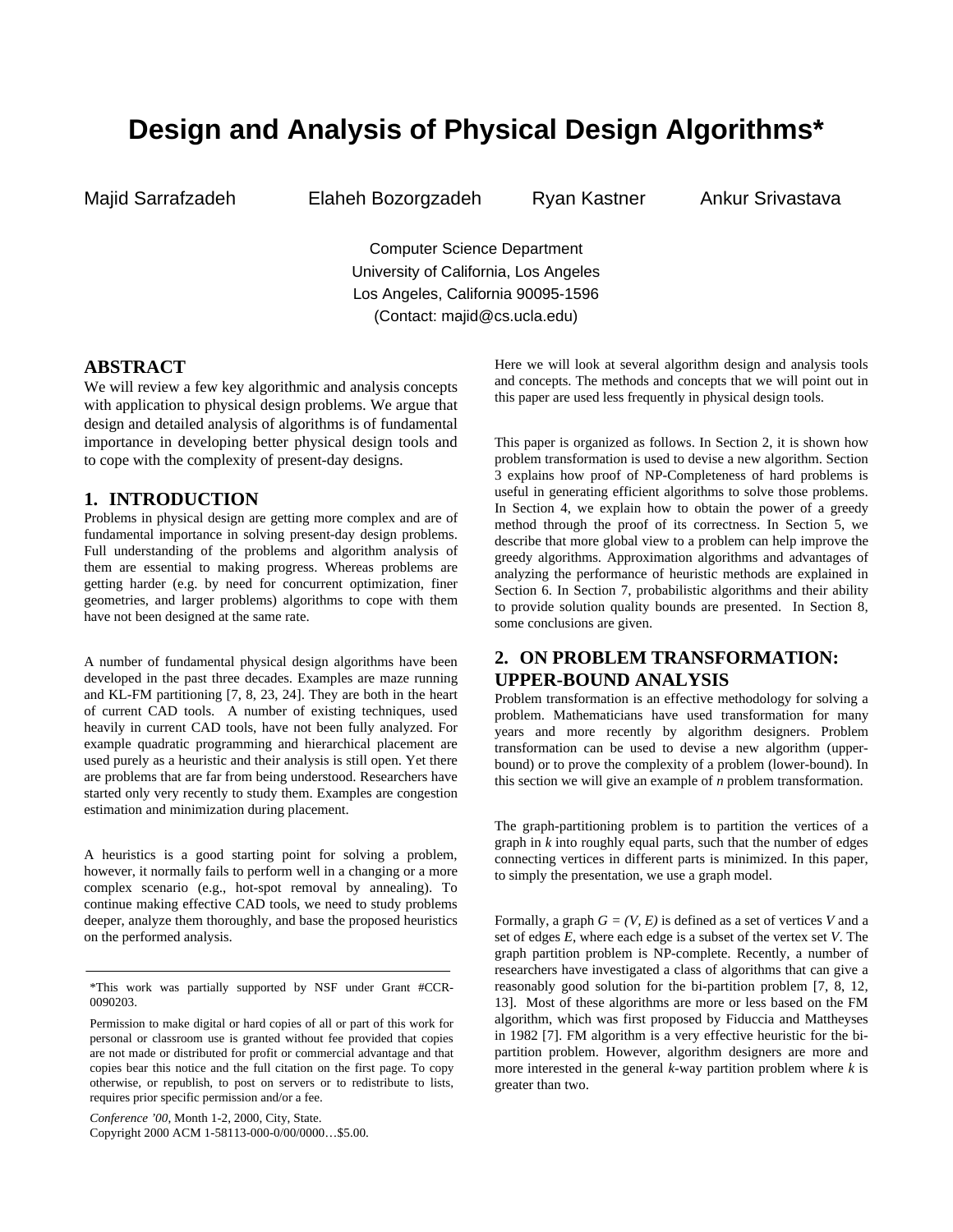When  $k$  is greater than 2, there are three typical methods to solve the *k*-way partition problem. Method A is a direct extension of 2 way FM-like algorithms. In the 2-way FM-like algorithms, each node can be moved to only one definite destination partition. A gain will be associated to this move. In the *k*-way partition problem, each node has *k-1* possible destination partitions. Thus method A is based on the 2-way FM algorithm while allowing moving any node to any of the *k-1* partitions. A node is picked to move if it results in the biggest gain in the total cut-cost. Method B is a all-way bi-partition improvement. It starts with an initial (and arbitrary) *k*-way partition. It picks two partitions from the total *k* partitions at a time and performs bi-partitioning to improve the all-way cut-cost between these two partitions. Finally, method C is a hierarchical approach. It will recursively bi-partition the target graph until we have *k* partitions.

Suaris and Kedem used method A on a 4-way partition problem [14, 15]. For *k* greater than 4, this method A is rarely used since it needs a lot of memory and is slow. In practice, the all-way bipartition approach (Method B) and the hierarchical approach (Method C) are often used. The question is that which one is a better way to solve the *k*-way partition problem. In the original Kernighan-Lin's paper [8], the author argues that the hierarchical approach is a very greedy method. Intuitively, the hierarchical approach cannot recover the possible mistakes made by the previous cuts. Thus it will easily get stuck into a local minimum. They also argue that given enough time, the all-way bi-partition method should be able to explore most part of the solution space. Thus it has a better chance to get a good result.

Theoretical analysis is done on the all-way bi-partition approach and the hierarchical approach assuming we use a ? -approximation bi-partition heuristic. If the optimal cut cost for a *k*-way partition problem is *C*, we prove that the cut cost from the hierarchical approach has an upper bound of ? *C?*log *k* while the cut cost from the all-way bi-partition approach has an upper bound of ? *C?k* where *k* is the number of partitions.

Thus, not only a multi-way partitioning problem can be transformed to a sequence of 2-way (and thus, make use of available algorithms and tools for 2-way partitioning), it can be proved that the final solution is provably good.

# **3. PRACTICAL IMPLICATION OF LOWER-BOUND ANALYSIS**

Stephen Cook first introduced the theory of NP-Completeness in a paper, 1971, entitled "The Complexity of Theorem Proving Procedures" [20]. He proved that one particular problem in NP, called the *satisfiability problem* has the property that every problem in NP can be can be polynomially reduced to it. Hence if the *satisfiability problem* can be solved polynomially, so can every other problem in NP. Also if one problem in NP is intractable, then *satisfiability problem* must also be intractable. Subsequently Richard Karp in 1972 proved that the decision problems of various combinatorial optimization problems (like traveling salesman) are just as hard as *satisfiability problem (SAT)* [21]*.* Since then a lot of problems have been proved to be equivalent in difficulty to these problems. Such problems, which

are the hardest in the set NP are called NP-Complete problems. The big question which is still open in the field of mathematics and computer science is whether or not NP-Complete problems are intractable. Although no proof exists about the implications of NP-Completeness on intractability, the knowledge of problem being NP-Complete suggests that a major breakthrough will be needed to solve it with a polynomial time algorithm. For more details on the theory of NP-Completeness we refer the reader to [18].

Many problems in VLSI-CAD are NP-Complete. Since NP-Completeness suggests that finding a polynomial time algorithm for the problem is unlikely, most people in our community have begun to somewhat underestimate the potential of proving problems NP-Complete. We strongly believe that knowledge of NP-Completeness can have two significant impacts on the course of research. First it points out that the research must be directed towards finding efficient heuristics and not optimal polynomial time algorithms. Second, the whole process of proving problems NP-Complete gives a deep insight into the problem. The actual reason because of which the problem gets NP-Complete becomes known. This information along with the discovery of relationship between problems (the NP-Complete problem that gets transformed to our problem) often can provide useful information to algorithm designers. Through this section we intend to show that proofs of NP-Completeness are not as un-interesting as the research community believes. Using an example we demonstrate that this is indeed the case.

We refer the reader to a paper by Murgai "On the Global Fanout Optimization Problem" [19]. The main contribution of this paper is the proof of NP-Completeness of the global fanout optimization (buffer insertion) problem. The author assumed the *load dependent delay model* to be valid. In this delay model each gate has a load sensitivity factor ?, which is different for different input pins. The delay from an input pin *i* to output is given by

$$
?(i) = ?(i) + ?(i) * Count,
$$

where  $?$  (i), ?(i), and *Cout* are intrinsic delay, load sensitivity factor, and capacitive loading, respectively.

The proof of NP-Completeness transforms the 3SAT problem to an instance of the buffer insertion problem. In order to make a cogent explanation we outline some details of the transformation. Following is the decision problem associated with buffer insertion: *Given a combinational circuit with Pis and Pos and gates. The topology of the nets that connect the gates is fixed. Given the required time r for all primary outputs, a buffer b and a number D. Does there exist a buffering of nets such that the required time at each PI is at least D.*

The paper proves that 3SAT is satisfiable iff there exists a buffering of nets such that the required time constraints at all Pis are met. Each variable in the 3SAT problem was transformed to a circuit which had the structure shown in Figure 3.

Each clause also corresponds to a gate. Gate Bi in the variable circuit structure (shown above) has two kinds of input pins. If it appears in the positive phase in a clause, then we use the input pins on the left side of the gate else we use the ones on the right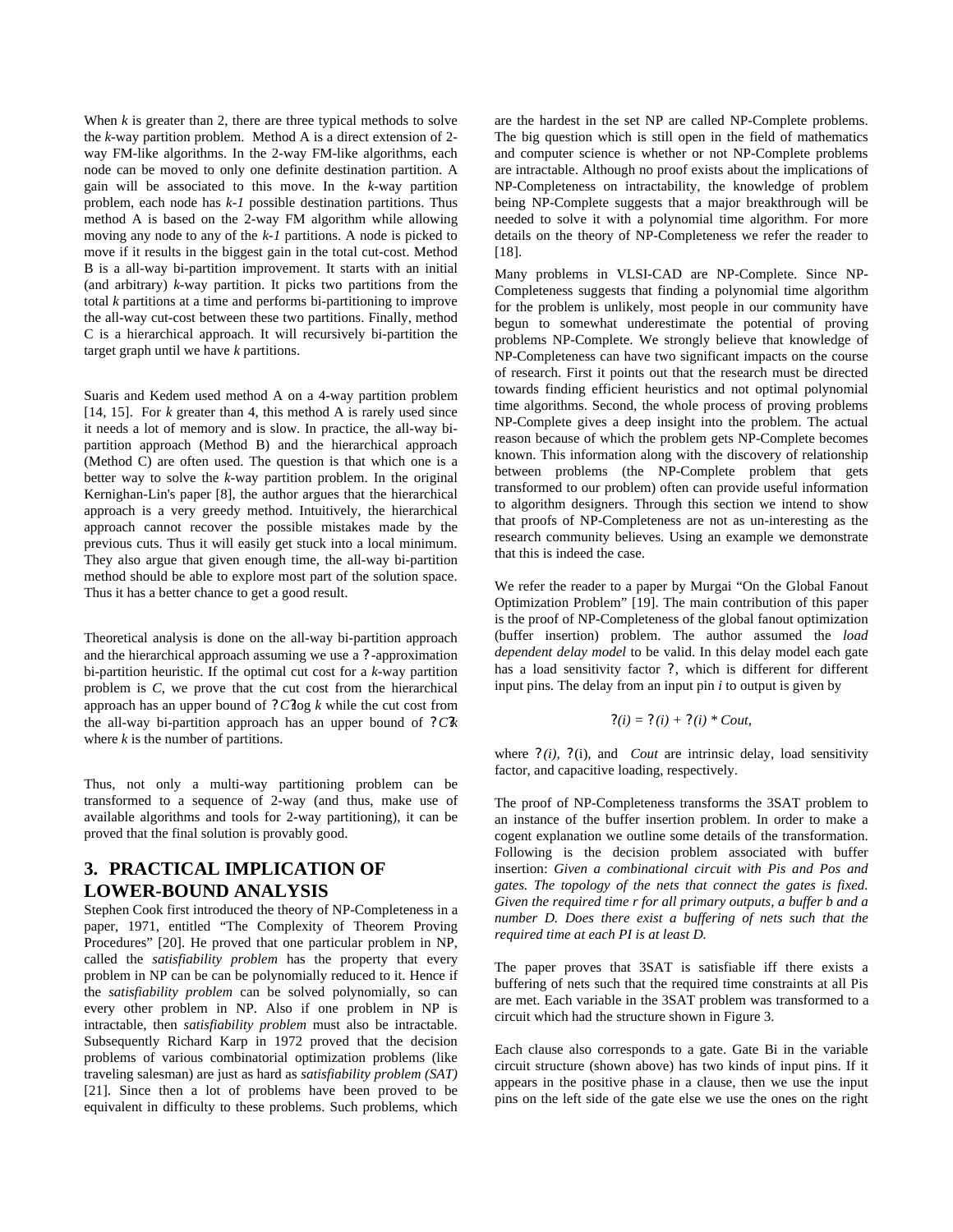side. If the net connected between gates Bi and Ai, is buffered then it corresponds to setting the truth value of the corresponding variable as TRUE else FALSE. Figure 3.1(A) shows that if that net is not buffered then the required time at certain input pins is larger than others. Similarly this behavior becomes reverse if that net is buffered, which is shown in the Figure 3.1 (B). Because of this phenomenon, if there was no truth assignment to 3SAT, there was no buffering solution to satisfy the primary input constraint. Similarly if there existed a solution to 3SAT, there existed a solution for the buffer insertion instance.



Connected to Clause Gates In which the variable is in

positive phase

Connected to Clause Gates In which the variable is in

negative phase

**Figure 3.1(A)—Circuit Corresponding to Variable X<sup>i</sup>**



**Figure 3.1(B)—Circuit Corresponding to Variable X<sup>i</sup>**

A similar observation is also made by the author himself. If a buffered solution of the net connected to the output of a gate is optimal w.r.t a particular input pin, it may not be optimal w.r.t. other input pins. The reason for this is that each input pin has a different value for ?. Hence there are conflicting choices and the problem becomes NP-Complete. This conclusion was drawn directly from the transformation used in the proof of NP-Completeness. The buffering of net connected to gate Bi was beneficial for some input pins (in terms of required time) while for others it was not. The next question is whether we can use this information to say something about optimality of algorithms. The

author presents sufficient conditions for which there exists an optimal algorithm to solve the problem. If the buffered solution of the net is such that it is the best solution for all the input pins, then the global problem is polynomially solvable (if the local problem is polynomially solvable). For every net, find a locally optimal buffering solution. Since this solution is optimal for all the input pins, the global algorithm can be optimally solved too. Such conclusions were made directly from the proof of NP-Completeness. The proof also suggests that sub-structures or subproblems in which ? does not vary too much, the effectiveness of the algorithm is more, thus suggesting ways of partitioning the circuit.

The above discussion shows that proofs of NP-Completeness can point in useful directions. They can assist the algorithm designers in finding right ways of solving the problem.

# 4. **PROOF OF A GREEDY ALGORITHM**

In this section, we show the power of greedy algorithms through proof of correctness. As an example, we use the Prim's wellknown algorithm for minimum spanning trees (MST) [10].

A *greedy algorithm* always makes a locally optimal choice in hope that this leads to a globally optimal solution. Of course, greedy algorithms do not always find a globally correct solution. But, it is quite powerful and works for a well for a wide variety of problems e.g. Dijkstra's shortest path algorithm and Prim's MST algorithm. A correct greedy algorithm is often the simplest, most elegant algorithm for the problem.

An optimization problem that can be greedily solved often exhibits two properties: optimal substructure and greedy choice. *Optimal substructure* means that an optimal solution to the problem contains optimal solutions to sub-problems. The *greedy choice property* means that a globally optimal solution can be built using a series of locally optimal choices. Matroid theory can be used to determine if an algorithm can be solved through a greedy method [11].

Prim developed a correct greedy algorithm for the minimum spanning tree problem. The algorithm iteratively grows a tree by greedily selecting edges to grow the tree. A safe edge, which adds minimum weight to the tree, is added at each step of the algorithm. The algorithm completes when all of the vertices are a part of the tree.

Prim's algorithm exhibits optimal substructure as the sub-tree grown over the course of the algorithm is an MST over the set of points that it spans at any instant. Also, it demonstrates the greedy choice property since it adds the edge, which at that instant minimizes the current spanning tree; it has no regard for the global implications of choosing an edge.

Prim's algorithm is useful for solving the NP-Complete problem of finding the Steiner Minimum Tree (SMT). Many SMT algorithms use Prim's algorithm as basic part of their method. Based on the relationship between MST and SMT (the 2/3 bound) all Steiner heuristics based on MST enjoy a good approximation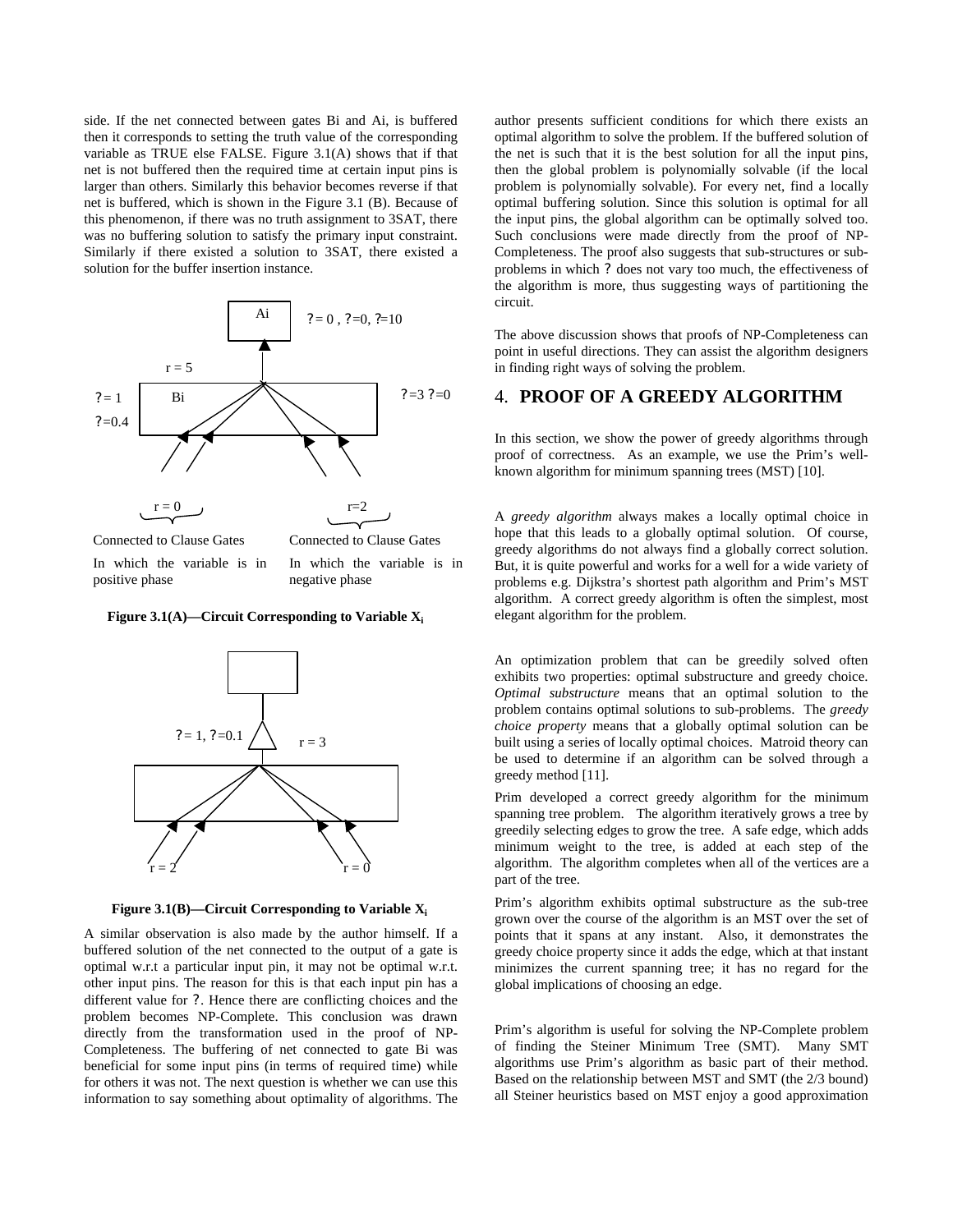bound. Indeed, most effective SMT heuristics used in practiced are based on MSTs.

Correct greedy algorithms play an important role in solving NP-Complete problems. Examples, as mentioned abover, are Steiner tree heuristics. A number of other greedy algorithms have been developed and are being used in industry. The only drawback of these techniques is that they normally not analyzed well.

# **5. GREEDY ALGORITHM VS GLOBAL ANALYSIS**

In this section we look at a popular greedy algorithm and show a more effective algorithm can be designed once we view the problem more globally.

Consider a *directed acyclic graph G* = (*V*, *E*). A set of *sources* (or *primary inputs*) *I* of *G* is a set of vertices without incoming edges, and a set of *sinks* (or *primary outputs*) *O* is a set of vertices without outgoing edges. Given |*I*| signals each starting from a source  $I_i$  at time  $a(I_i)$ , we consider their propagation towards  $O$ along directed edges and vertices in *G*, assuming that each vertex *v* ? *V* is associated with a *delay*  $d(v)$  which represents the time it takes for a signal to pass through  $\nu$  and that there is no delay on edges. The latest time of signals to arrive at the output of any vertex  $v$  ?  $V \setminus I$  is recursively given by

$$
a(v) = \max_{u? \ FI(v)} (a(u)? \ d(v)), \qquad (1)
$$

where *FI*(*v*) is a set of (immediate) *predecessors* (or *fanins*) of *v*, and  $a(v)$  is called *arrival time* of *v*. If signal at a sink  $O_j$  is required to arrive by time  $r(O_j)$ , the signal at output of any vertex  $v$  ? *V* \ *O* is required to arrive by time

$$
r(v) ? \min_{w? \, FO(v)}(r(w) ? d(w)), \tag{2}
$$

where  $FO(v)$  is a set of (immediate) *successors* (or *fanouts*) of *v*, and  $r(v)$  is called *required time* of *v*. *Slack*,  $s(v)$ , for vertex *v* is the difference between  $r(v)$  and  $a(v)$ , i.e.,  $s(v) = r(v) - a(v)$ .

A *vector* of delays  $D(V) = [d(v_1) d(v_2) ... d(v_n)]$  (where  $n = |V|$ ) is called *delay distribution* of *G*. Similarly, a vector of slacks  $S(V)$  =  $[s(v_1) \quad s(v_2) \quad \dots \quad s(v_n)]$  is called *slack distribution*, and  $|S(V)| =$ 

? *n* ? *k* 1  $s(v_k)$  is called *total slack* (denoted by *S<sub>t</sub>*). *G* is said to be

(timing) *safe* if and only if *S*(*V*) ? 0 (unless otherwise specified, a graph under consideration is initially safe. In fact, an unsafe graph can be made safe by, for example, increasing required time sinks). If an *incremental* delay  $? d(v) > 0$  is assigned to any vertex  $v$  ? *V* , the slack distribution will be reduced, depending upon the topology of *G*. In other words, we are assigning a *slack* to, or obtaining a *budget* from, the graph. In general, we define a *budget management* (or *slack assignment*) to be a vector of incremental delays  $?D(V) = [?d(v_1) ? d(v_2) ... ? d(v_n)] > 0$  which updates

delay distribution from  $D(V)$  to  $D_2(V) = D(V) + ?D(V)$  and hence updates slack distribution from  $S(V)$  to  $S<sub>2</sub>(V)$  (The terms "budget management" and "slack assignment" will be used interchangeably throughout the paper). If *G* is still safe (i.e.,  $S_2(V)$ ) ? 0), then the budget management is said to be *effective* and *n*

 $|? D(V)| = \bigcap_{k=1}^{\infty}$ ? *k*  $d(v_k)$ 1  $(v_k)$  is called *effective budget* on *G*. Note that

the amount of possible effective budget management for *G* can be exponential function of its size *n*. An *optimal budget management* (denoted by  $?_{m}D(V)$ ) is an effective budget management which results in *maximum effective budget*  $B_m = |?_mD(V)|$ . Figure 5.2. shows a directed acyclic graph and an optimal budget management thereof.

The well-known *zero-slack algorithm* (ZSA) for slack assignment has been proposed [1] with the goal of generating performance constraints for VLSI layout design. Some improved versions of ZSA can be found in [2, 3]. In [4], a *convex programming* problem formulation was given to tackle a *delay budgeting* problem, which is equivalent to slack assignment. While these prior works focus on applications in VLSI (very-large-scale integrated circuits) layout, the main disadvantage is that they are not able to provide an "optimal" budget management. In this section we analyze some characteristics of slack, present an optimal algorithm for budget management, and extend its applications to more general optimization domains.

First we review ZSA [1] briefly. The basic idea of ZSA is to start with vertices with minimum slack and locally perform slack assignment such that their slacks become zero. This process repeats until the slack of all vertices is zero. More specifically, at each iteration, ZSA identifies a path on which all vertices have minimum slack (denoted by *smin*), then assigns to each vertex an incremental delay  $s_{min} / N_{min}$ , where  $N_{min}$  is the number of vertices on the path. In Figure 5.2., for example, path  $(v_1, v_3, v_4)$  is first found and each of these three vertices is assigned an incremental delay of  $5/3$ . The slack of all vertices except  $v_2$  in the figure becomes zero, while  $s(v_2)$  is updated as 5/3. After assigning an incremental delay of 5/3 to 2 in second iteration, the slack distribution is updated to be zero, and the algorithm terminates with effective budget of 20/3 (note that maximum effective budget of Figure 5.2. is 10). This example shows that while ZSA is simple to use and easy to implement, the result is far from optimal budget management.

As opposed to ZSA, the global algorithm begins with a set of vertices  $V_m$  with maximum slack. Then we construct a transitive slack-sensitive graph  $G_t(?) = (V_m, E_m^t)$ . Based on discussions in the above section, a maximum independent set (MIS) [6] of *G<sup>t</sup>* (*?*) corresponds to a set of vertices  $V_{MIS}$ ?  $V_m$  such that the number of vertices which are slack-sensitive to any vertex  $v$  ?  $V_{MIS}$  is minimized. We assign an incremental delay *?* to each vertex in  $V_{MIS}$ , and update the slacks of vertices in  $V_m$ . This process of constructing  $G_t(?)$ , finding MIS and updating slacks continues until the slack distribution becomes zero. Clearly, each step of the process contributes  $?$ <sup>*[V<sub>MIS</sub>]* to final effective budget. Finding an</sup> MIS of  $G_t$ (?) is straightforward. This can be done by identifying a vertex *vmin* with minimum *degree* in *G<sup>t</sup>* (*?*) iteratively. Initially let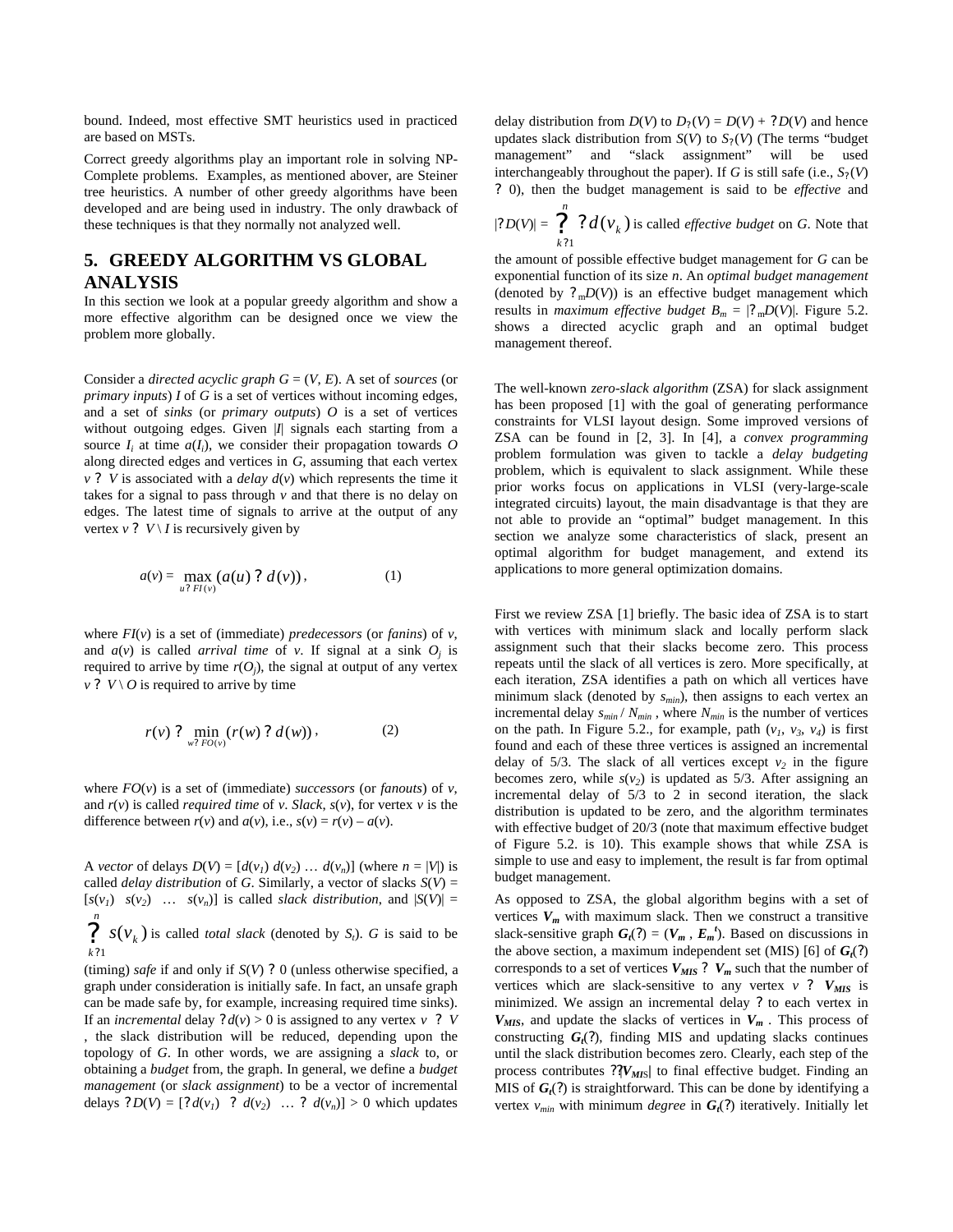$V_{MIS}$  be empty. We add  $v_{min}$  into  $V_{MIS}$  and update the graph by deleting *vmin* and all its neighbors (together with their associated edges) from the graph. This procedure continues until the graph becomes empty.

*Maximum-Independent-Set based Algorithm (MISA)* /\* An algorithm for finding budget management \*/ **Input**: graph  $G = (V, E)$  and timing constraint  $T_{spec}$ **Output**: budget management  $?D(V)$ **begin** Compute slack for each vertex  $v$  ?  $V$ , and find maximum slack *s<sup>m</sup>* Initialize  $?D(V) = 0$ **while**  $(s_m > 0)$  Construct a transitive slack-sensitive graph  $G_t(?)$  using  $G_t(?)$ -algorithm; Find maximum independent set  $V_{MIS}$  of  $G_t(?)$  Assign an incremental delay *?* to each vertex in  $V_{MIS}$ , i.e., ?  $d(w)$  ? ?  $d(w) + ?$ , ?  $w$  ?  $V_{MIS}$  Update slack distribution and *s<sup>m</sup>* **end Figure 5.1- Maximum-Independent-Set based Algorithm**





#### **Figure 5.2- Optimal Budget Management**

The pseudo code of our MIS-based algorithm for budget management is given in Figure 5.1. It has been proved [22] that MISA produces an optimal budget management, which results in maximum effective budget of **G**.

Two well-known applications of budget management are gate sizing and performance generation during placement.

### **6. APPROXIMATION ALGORITHMS**

One method to solve an NP-hard problem is to develop a heuristic algorithm. The heuristic method should be able to produce a result close to optimal solution for the problem. As mentioned earlier showing a problem to be NP-hard is an important theoretical effort. However the problem needs to be solved. The goal is to find a feasible solution close to optimal solution that can be computed efficiently. Hence there is trade-off between optimality and tractability [17]. An ? -*Approximation* algorithm for minimizing problem *P* produces a solution for any instance *I* ? *P* that is at most ? times the optimum solution [17]. It is good to study the closeness and approximation of existing algorithms. Assume performance of an algorithm is observed only by running on a set of benchmark circuits. Therefore different algorithms for a given problem can be compared only with a set of samples. Also results cannot be a good guidance to improve the performance of the methods. We need to evaluate the quality of heuristic algorithms. Using analysis methods for approximation algorithms may result in deriving lower bounds or evaluating limits of approximability. Lower bounds on approximation algorithms help us know whether there is a better approximation solution. However, most of the times it is not easy to analyze the lower bounds of hard problems. In [17], there are examples of such problems for which no lower bounds have been obtained yet.

Many of heuristics for problems in VLSI CAD can be easily analyzed and theoretically understood. This may lead to ability to obtain an algorithm closer to optimum solution.

As an example we analyze the performance of a simple clustering algorithm proposed by Gonzalez<sup>[16]</sup>. Gonzalez proposed a  $O(kn)$ algorithm for a clustering problem. *k* is the number of clusters and  $n$  is the number of nodes to be clustered. The algorithm is simple and can be easily analyzed. He has shown that the proposed heuristic gives a solution within two times the optimal solution.

The problem is formally stated as: Given an undirected weighted graph *G*, an objective function *f*, and integer *k*, partition the graph into *k* clusters such that the value of objective function corresponding to the partition is minimized. Clustering problem formulated above is NP-hard [16, 17]. This problem is studied well in detail in [16]. The graph is assumed to be a complete graph. The objective is minimizing the maximum weight of an edge that is inside a cluster. Also another important assumption is that weights of the edges in graph *G* satisfy the triangle inequality.

The algorithm works as follows: All the nodes are initially assigned into one cluster. One node is arbitrarily chosen as a head of the cluster. A node that has the longest distance from the head is moved to a new cluster. That node will be labeled as the head of the new cluster. Basically this algorithm tries to minimize the distance of each node inside a cluster to the head of the cluster. Therefore important task is to choose the heads for clusters. If there is a node whose distance from the head of the new cluster is less than its distance from the head of the cluster it belongs to, the node will be moved to the new cluster. At each stage *i*, node *v<sup>i</sup>* that has the maximum distance from the head of its cluster  $b_i$  is moved to new cluster  $b_{i+1}$  as the head of cluster  $b_{i+1}$ . Any node in any other clusters that have shorter path to new head  $v_i$  compared to its distance from the head of the current cluster it belongs to will be moved to cluster  $b_{i+1}$ . Each stage generates one more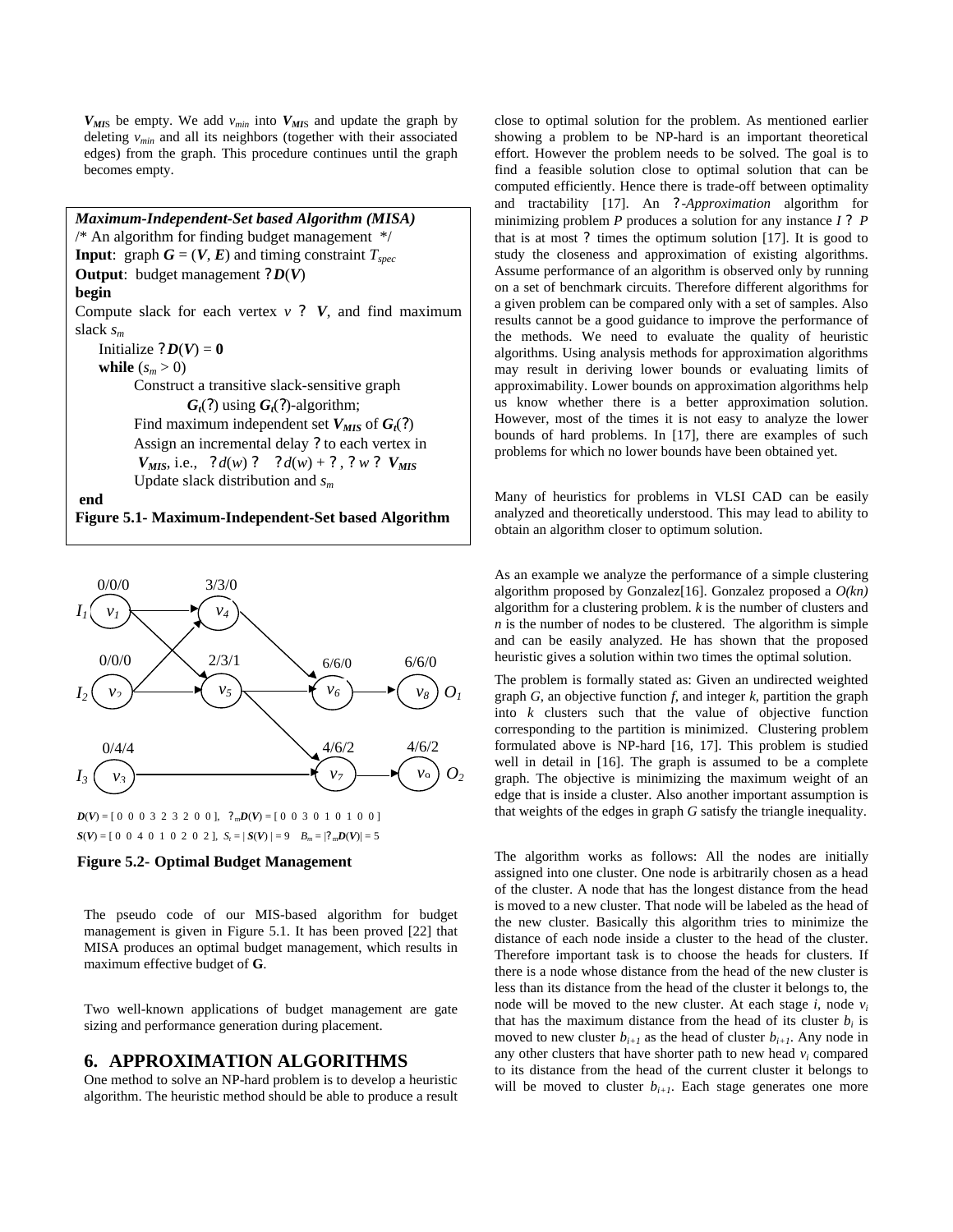cluster. Therefore *k* clusters are constructed by repeating the same process for *k* times.

It is simple to show that the solution generated by this algorithm has an objective value within two times the value for optimum solution, *OPT(G)* [16]:

#### **Lemma 6.1.** *Algorithm proposed in [16] generates a solution with an objective function value ? 2? OPT(G).*

**Proof.** Suppose node  $v_j$  in cluster  $b_j$  has the longest distance from *the head of cluster b<sup>j</sup> . We assume that distance is h. According to triangle inequality, the maximum distance of any two nodes in cluster b<sup>j</sup> is at least 2h. Since node v<sup>j</sup> never becomes a head of any new cluster, it means that the distance of node v<sup>j</sup> to the head of any other cluster is ? h. Therefore the heads of clusters together with node v<sup>j</sup> generate a (k+1)-clique of weight h. In this (k+1) clique the distance of any two nodes is ? h. According to lemma 6.2, the objective value of optimal solution is at least h. This concludes that the objective function value of the current solution is at least 2h, hence two times the objective value for optimal solution.*

**Lemma 6.2.** *If there is a (k+1)-clique of weight h for G, the OPT(G)? h [16].*

In [16] it is also proven that computed approximation bound is the best possible approximation for such a clustering problem if P ? NP. Referring to [17], a polynomial ? -approximation algorithm is *best possible* if the problem of approximation within  $(?)$  is NP-Complete for any ?? 0. Gonzalez [16] has proven that the problem of approximation within 2-? is NP-Complete.

It is very important to analyze approximation algorithms. If the approximation derived for an algorithm is not sufficiently strong, we may instead use a simple method that has a strong guarantee. Then we can improve the simple algorithm by adding more local optimization techniques. However most of the times relatively strong approximations for algorithms can be obtained without much computational effort. The analysis for a simple clustering algorithm described in this section is such an example.

# **7. PROBABILISTIC ALGORITHMS**

In this section, we gave an overview of probabilistic algorithms and discuss their merits. We examine a multi-way cut algorithm by Karger [6], which elegantly proves through probabilistic analysis many properties associated with his algorithm. (For n overview of probabilistic algorithms see [9].)

A *probabilistic algorithm* is, quite simply, algorithm that makes random choices during execution. It is also known as a random algorithm. With the use of probability theory, probabilistic algorithm can yield expected runtimes as well as bounds of the solution quality with uncertainty (hopefully small). Probabilistic algorithms often run faster than the corresponding deterministic algorithms. Also, many probabilistic algorithms are easier to

implement and describe than deterministic algorithms of comparable performance [9].

Karger uses the simple graphical method of *contraction* to create a powerful clustering algorithm. Given two vertices  $v_1$  and  $v_2$ , remove  $v_1$  and  $v_2$ , replacing them with a new vertex  $v$ . The set of edges incident on *v* are the union of the set of edges incident to  $v<sub>l</sub>$ and  $v_2$ . Edges from  $v_1$  and  $v_2$  with mutual endpoints, e.g.  $e_1 = (v_1, v_2, v_3)$ x) and  $e_2 = (v_2, x)$ , may or may not be merged into one edge; Karger does not merge them. Karger removes any edges between  $v_1$  and  $v_2$  to eliminate self-loops. The algorithm that Karger uses for clustering is shown in Figure 7.1.

As you can see, the algorithm is very simple. Arguably, the "simplest" deterministic partitioning (essentially equivalent to

| Contraction algorithm for clustering                                                         |
|----------------------------------------------------------------------------------------------|
| <b>Input:</b> directed acyclic graph $G = (V, E)$ , number of<br>partitions $\boldsymbol{k}$ |
| <b>Output:</b> $k$ sets of vertices                                                          |
| begin                                                                                        |
| while $ V  > k$                                                                              |
| <b>do</b> choose and edge $e(u, v)$ at random                                                |
| contract both $u$ and $v$                                                                    |
| end                                                                                          |
|                                                                                              |
|                                                                                              |

**Figure 7.1 – Karger's contraction algorithm for clustering**

clustering when  $k = 2$ ) algorithms are the well known KL [8] and FM [7] algorithms. Obviously, the probabilistic algorithm is easier to describe and implement compared to FM or KL.

The most intriguing property of probabilistic algorithms is the ability to use the "simple" algorithm to prove powerful properties related to both the algorithm and the problem. Continuing with our example, Karger proves the following:

**Corollary 7.1:** If we perform  $O(n^2 \log n)$  independent *contractions to two vertices, we find a min-cut with high probability. In fact, with high probability we find* every *min-cut.*

**Theorem 7.1:** *Stopping the Contraction Algorithm when r vertices remain yields a particular minimum r-way cut with probability at least*

$$
\begin{smallmatrix}2 & n & 2 \\ r^2_3 & 1 & 3 \\ r^2_2 & r^2_3 & 1\end{smallmatrix} \begin{smallmatrix}2^1 & 2 & 1 & 2 \\ 2^1 & 2 & 1 & 3 \\ 3 & 2^2 & r^2_3 & 1\end{smallmatrix}
$$

**Proof:** *The key to the analysis is bounding the probability* p *that a randomly selected graph edge is from a particular minimal r-cut. Suppose we choose* r –1 *vertices uniformly at random, and consider the r-cut defined by taking each of the vertices as one member of the cut and all the other vertices as the last member. Let* f *be the number of edges cut by this random partition, and* m *the number of the graphs edges. The number of edges we expect to cut is*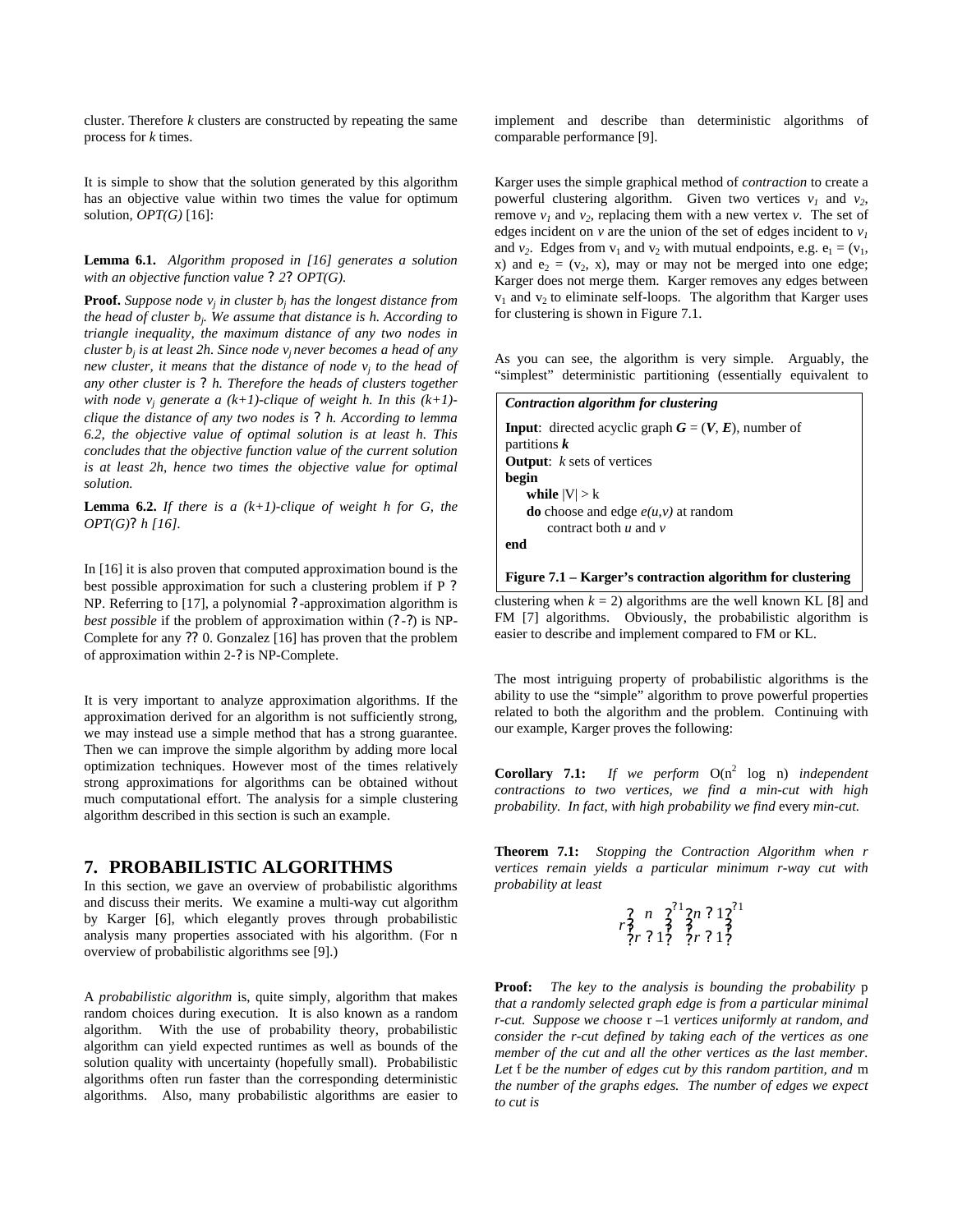$$
E\frac{?}{?}f\frac{?}{?}12\frac{?}{?}12\frac{r\cdot 2}{n}\frac{?}{?}12\frac{?}{?}12\frac{r\cdot 2}{?}1\frac{?}{?}1\frac{?}{?}1\frac{?}{?}m,
$$

*since the quantify in brackets is just the probability that a single edge is cute. Since* f *can be no less than the value of the minimal r-cut,* E[f] *must also be no less than the min-cut. We can therefore deduce that the probability that a particular minimum rcut survives the reductions process until there are* r *vertices remaining is at least*

? ? ? ? ? ? ? ? ? ? ? ? ? ? ? ? ? ? ? ? *n <sup>u</sup> <sup>r</sup> u r u r* <sup>1</sup> 1 1 1 1 1 ? ? ? ? ? ? ? ? ? ? ? ? ? ? ? ? ? ? ? ? ? ? ? ? *n u r n <sup>u</sup> <sup>r</sup> u r u r* <sup>1</sup> <sup>1</sup> 1 1 1 1 1 1 1 1 1 1 ? ? ? ? ? ? ? ? ? ? ? ? ? ? ? ? ? ? ? ? *r* ? ? *r n n r*

The previous corollary and theorem give probabilistic properties related to the algorithm itself. Unlike most existing partitioning/clustering algorithms, Theorem 7.1 gives bound on the solution quality. Since benchmarks are at a premium in the CAD community, bounds on solution quality are particularly important. It is often the case, that papers "prove" their algorithms to be better than existing algorithms based solely on small amount of benchmarks (which are often outdated). While there is huge need for better benchmarking – which is another subject altogether – in the community, giving solution quality bounds can not only be used as definitive proof for algorithm supremacy, it can also gave great insight into the problem itself. Consider the following corollaries:

**Corollary 7.2:** *The number of minimum r-cuts of a graph is no more than*  $O(n^{2(r-1)})$ *.* 

**Corollary 7.3:** *The number of r-cuts within a factor of k of the optimum is O(n2k(r-1)).*

Both are a consequence of Theorem 7.1. And both give tremendous insight into the clustering problem.

Probabilistic algorithms are often simple to derive and implement. Yet, through the use of probability theory, they provide a powerful mechanism for provide solution quality bounds. Furthermore, they allow identification of some fundamental properties of the problem.

#### **8. CONCLUSION**

In this paper, we looked into the algorithmic and analysis aspects of some fundamental CAD problems. We argued that careful analysis of algorithms is essential for determining the best approach to the problem. Specifically, we discussed the use of problem transformation to solve problems with exhibit similar nature. We discussed a method of problem transformation by

extending 2-way partitioning algorithms to solve the k-way partitioning problem.

We also discussed the implication of lower bound problem transformation. We assert that proofs for NP-Completeness not only show the complexity of the problem, but also give tremendous insight into the computational bottleneck of the problem. This allows us to produce better heuristics to solve the problem.

Although there are effective (and at-times optimal) greedy algorithms there are many cases that an algorithm with a more global view produces much better results. Although global algorithms are normally slower than greedy techniques, they can shed new lights on the complexity of physical design problems. Greedy algorithms are often the simplest, most eloquent algorithms for solving a problem. Therefore, analysis of computational complexity and solution quality of greedy algorithms is straightforward compared to other types of algorithms.

Approximation algorithms give a bound on their solution quality. Analyzing and theoretically understanding approximation algorithms helps us understand the problems and improve the performance of the existing methods.

We discussed Karger's probabilistic algorithm for clustering. The algorithm uses probabilistic theory to show that it is correct with a small uncertainty. Perhaps more importantly, the algorithm gave insight into the problem. Karger was able to prove properties about the problem using his algorithm and probability theory.

# **9. REFERENCES**

- [1] R. Nair, C. L. Berman, P. S. Hauge, and E. J. Yoffa, "Generation of Performance Constraints for Layout," *IEEE Transactions on Computer-Aided Design*, *CAD-8(8)*, pp.860-874, August 1989.
- [2] T. Gao, P. M. Vaidya, and C. L. Liu, "A New Performance Driven Placement Algorihm," in *Proceedings of International Conference on Computer-Aided Design*, pp.44-47, 1991.
- [3] H. Youssef and E. Shragowitz, "Timing Constraints for Correct Performance," in *Proceedings of International Conference on Computer-Aided Design*, pp.24-27, 1990.
- [4] G. E. Tellez, D. A. Knol, and M. Sarrafzadeh, "A Graph-Based Delay Budgeting Algorithm for Large Scale Timing-Driven Placement Problems," in *Proceedings of fifth ACM/SIGDA Physical Design Workshop*, pp.234-240, April 1996.
- [5] R. H. Moehring, "Graphs and Orders: the Roles of Graphs in the Theory of Ordered Sets and Its